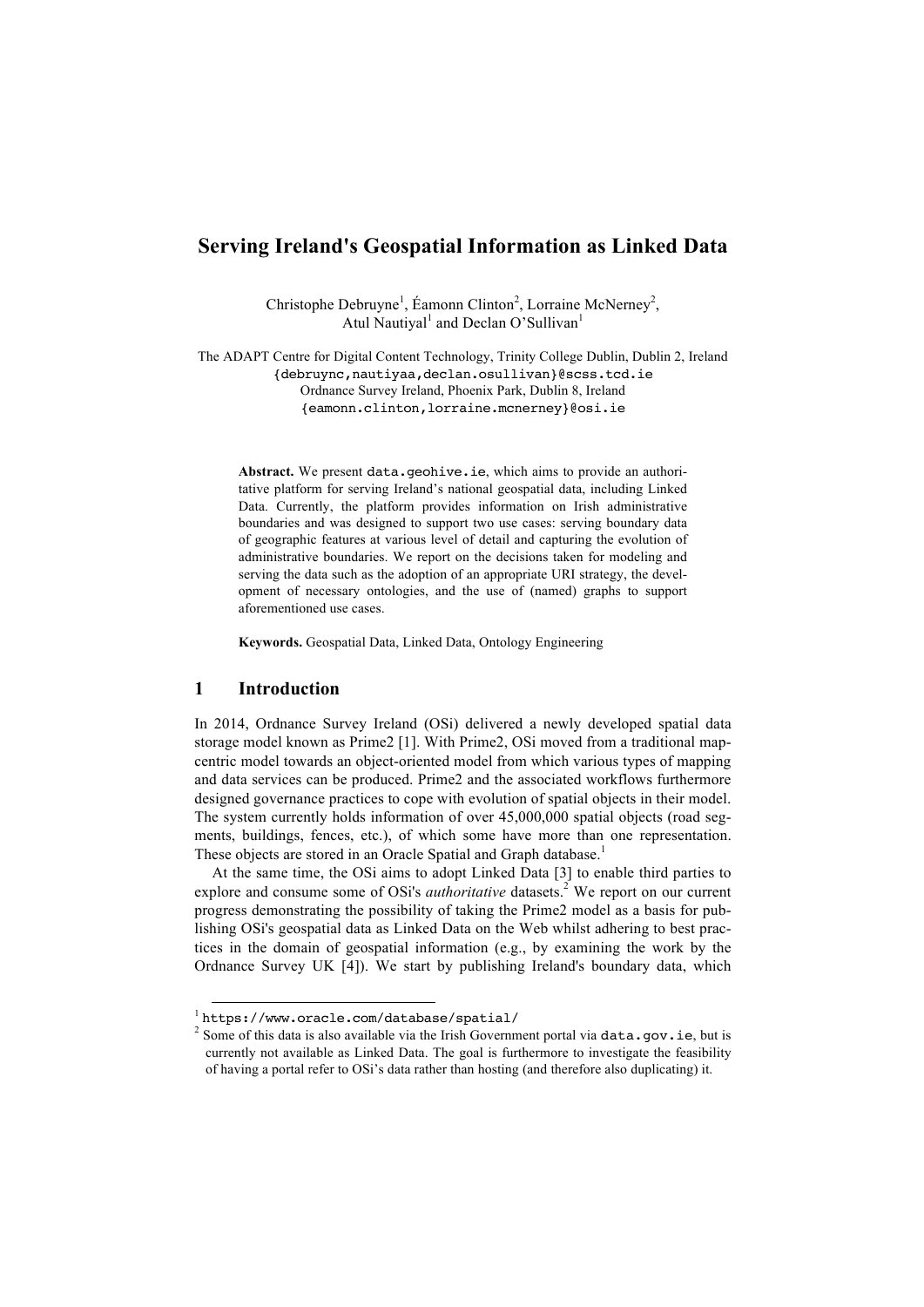have been made available by OSi's Open Data release<sup>3</sup>, taking into account two use cases: i) providing different "generalizations" (i.e. different levels of detail) of the boundaries and ii) capturing the evolution of boundaries, e.g. as ordered by Statutory Instruments. The main contributions of this paper are the decisions made for capturing and representing aforementioned information in RDF.

# **2 Approach and Implementation**

With Prime2, OSi adopted an object-oriented model for capturing geospatial data. In this model, a clear distinction is made between a geographical object (identified by a GUID) and their representations. The distinction between objects and their representations is argued to be important [2], but in literature the terms *geographic features* and *geometries* are used*.* The geometry of a feature can evolve over time, and these changes do not have an impact on the feature. In other words, the geometry of a feature is "merely" an attribute. Prime2 will drive some of the design decisions we made for the development of the Linked Data platform.

## **2.1 URI Strategy**

Unlike datasets that have been created at a specific time and for a specific purpose, such as CENSUS data, OSi's geospatial information is not static in nature; it does not make sense to include variables such as a creation date in the URIs of resources. Since each object is assigned a GUID, these can be used to create *opaque* URIs. We, however, have decided to include the type of geographical feature in the URI as to provide developers and consumers some idea of the nature of the entity the URI is referring to. This will not pose a problem as Prime2 *prescribes* that features that change of type (e.g. a convent becoming a hospital) are considered as new features and are therefore assigned new GUIDs.

#### **2.2 Describing the Features and their Geometries**

Since we have not found suitable ontologies for appropriately annotating the different boundaries (11 types in total; Baronies, Counties, County Councils, etc.), we decided to create a new ontology<sup>4</sup> that extends  $GeoSPARCL<sup>5</sup>$ . Ryan et al. noted some differences between concepts related to Ireland's geographic features and Linked Data datasets such as DBpedia and GeoNames [5]. Other problems include distinct definitions for "town lands" and "counties" and the absence of an ontology for describing "county council", amongst others. GeoSPARQL is both an ontology for describing geographical features and their geometries and defines predicates for spatial queries in SPARQL, making it a suitable candidate for our platform. Subclasses of the concept geo:Feature were introduced for each type of administrative boundary we serve.

GeoSPARQL supports the distinction between features and geometries. Since a

 $3$ http://www.osi.ie/about/open-data/<br> $4$ http://ontologies.geohive.ie/osi

<sup>5</sup> http://www.opengeospatial.org/standards/geosparql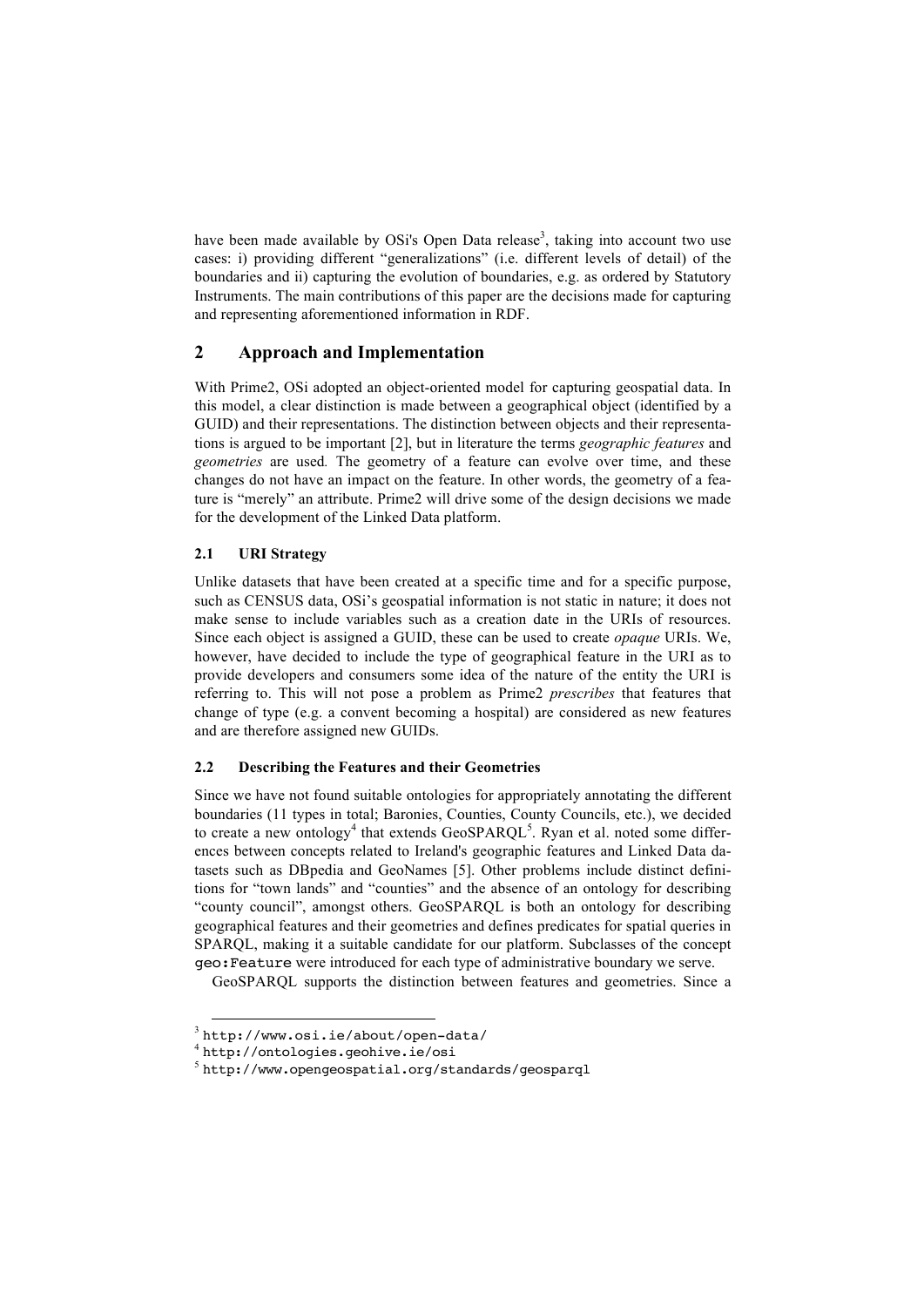geometry is an attribute of a feature in the same way a name is an attribute of a person, we have, for the time being, chosen not to provide a URI for geometries. The geometries of a feature have thus to be accessed via a feature with geo:hasGeometry. Geometries are available in three levels of detail: generalized up to 100, 50 and 20 meters, which are stored in different (named) graphs. The default graph contains the features, labels in English and Gaelic (whenever available), and their representations generalized up to 100 meters (and are thus smaller in bandwidth). The generalizations up to 50 and 20 meters each have their own named graph.

Finally, Prime2 captures the geometries using the Irish Transverse Mercator (ITM) coordinate system. At an international level, however, World Geodetic System 84 (or WSG 84) is the standard used in cartography and navigation (amongst others). As OSi wishes to encourage the uptake of WGS 84 within Ireland, a decision was made to serve the geometries in WSG 84 only; third parties can themselves rely on services to transform the data between coordinate systems.

## **2.3 Capturing the Evolution of Geometries**

Next we aim to capture the evolution of boundaries. Though rare, administrative boundaries can change with so called Statutory Instruments.<sup> $\delta$ </sup> Statutory Instruments are available on the Web and are accessible via a URI, making it possible to relate the evolution of boundaries with these instruments. To capture the evolution of boundaries, we have chosen to extend PROV- $O<sup>7</sup>$  with a new prov:Activity called "Boundary Change", which is informed by a new prov:Entity called "Statutory Instrument".<sup>8</sup> Prior versions of features and their geometries are captured in a separate graph. Note that geometries do not have a URI, but can be discovered via the feature.

## **3 The Platform**

Objects are stored in an Oracle Spatial and Graph instance according to the Prime2 data model. RDF graphs are created by means of several R2RML<sup>9</sup> mappings that relate tables of the database with predicates in aforementioned ontologies. Those triples, currently 831,562 in total, are then loaded into a triplestore that supports Geo-SPARQL. To avoid an excessive load on the server, we have currently chosen to limit access to the SPARQL endpoint and set up a Triple Pattern Fragments (TPF) server [6] instead. A TPF server basically returns a result set for simple triple patterns and it is up to a TPF client to compute the result of a SPARQL query. A limitation is that TPF does not (yet) support the geospatial predicates provided by GeoSPARQL and users therefore have no way to exploit these on the platform. The platform furthermore hosts the boundary datasets as dumps and hosts the two aforementioned ontologies for Irish administrative boundaries according to Linked Data principles.

 <sup>6</sup> An example of a Statutory Instrument altering borders between counties can be found here: http://www.irishstatutebook.ie/eli/1994/si/114/made/en/print# 7 https://www.w3.org/TR/prov-o/ 8 http://ontologies.geohive.ie/osiprov

<sup>9</sup> https://www.w3.org/TR/r2rml/